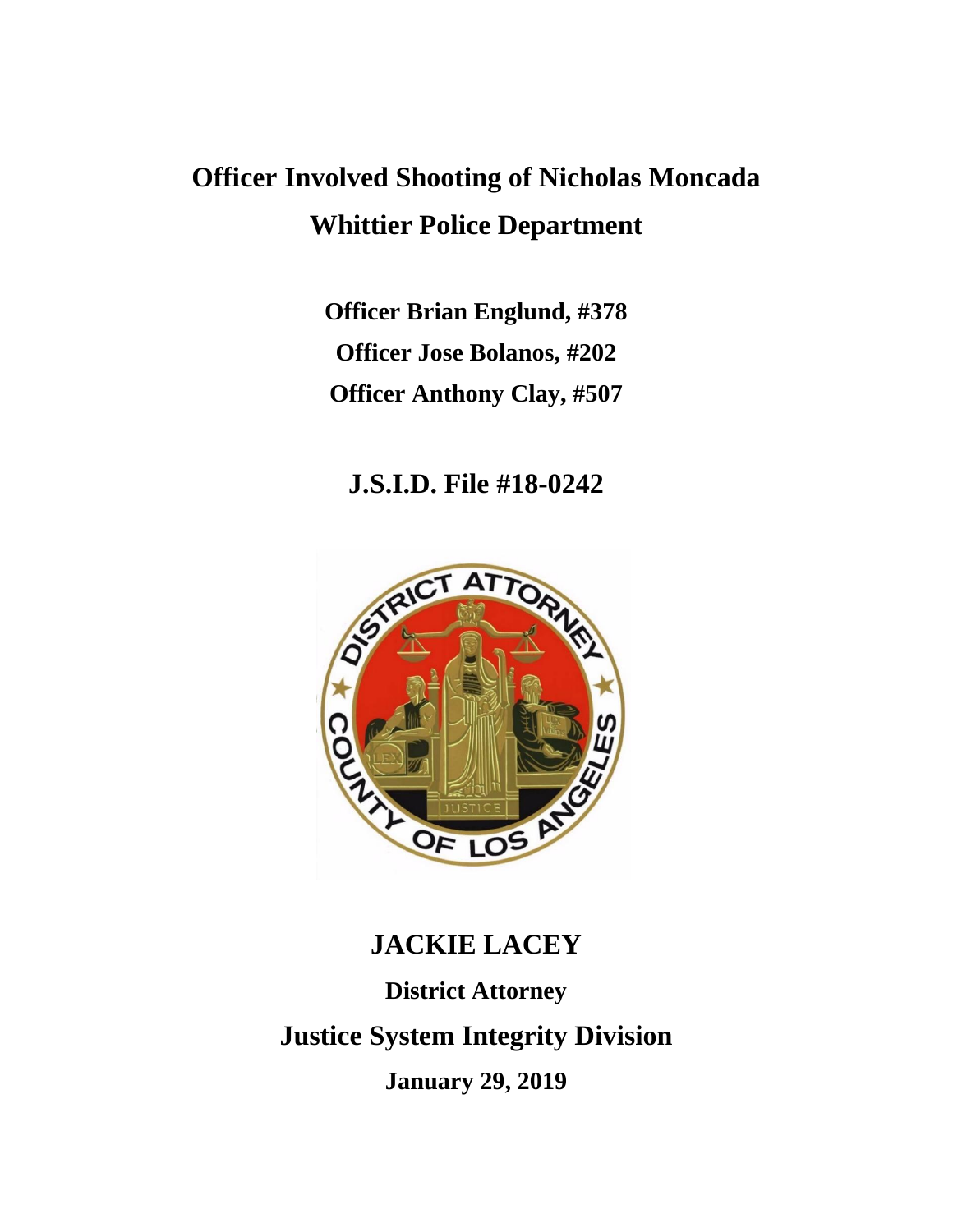# **MEMORANDUM**

| TO:             | CHIEF JEFF A. PIPER<br><b>Whittier Police Department</b><br>13200 Penn Street<br>Whittier, California 90602                                      |
|-----------------|--------------------------------------------------------------------------------------------------------------------------------------------------|
|                 | <b>CAPTAIN KENT WEGENER</b><br>Los Angeles County Sheriff's Department<br>Homicide Bureau<br>1 Cupania Circle<br>Monterey Park, California 91755 |
| FROM:           | <b>JUSTICE SYSTEM INTEGRITY DIVISION</b><br>Los Angeles County District Attorney's Office                                                        |
| <b>SUBJECT:</b> | <b>Officer Involved Shooting of Nicholas Moncada</b><br>$\overline{1}$ S I D. File #18-0242<br>L.A.S.D File #018-00043-3199-013                  |
| DATE:           | January 29, 2019                                                                                                                                 |

The Justice System Integrity Division of the Los Angeles County District Attorney's Office has completed its review of the June 11, 2018, fatal shooting of Nicholas Moncada by Whittier Police Department (WPD) Officers Brian Englund, Jose Bolanos, and Anthony Clay. We find that the officers acted in lawful defense of others.

The District Attorney's Command Center was notified of this shooting on June 11, 2018, at 8:00 p.m. The District Attorney Response Team responded to the scene and was given a briefing and walk-through by Los Angeles County Sheriff's Department (LASD) Lieutenant Rodney Moore.

The following analysis is based on reports prepared by LASD Homicide Bureau Detectives Troy Ewing and Theo Baljet. The reports include photographs, audio-recorded interviews of witnesses, radio transmissions, recorded telephone calls, and surveillance videotape.

# **FACTUAL ANALYSIS**

#### **Introduction**

On June 11, 2018, Nicholas Moncada was distraught and suicidal over his failed relationship with Lori F., the mother of his two children.

During a planned exchange of the children in the Whittier Police Department lobby, Moncada armed himself with a utility knife, put his arm around Lori F.'s neck, told her to not make a "scene," and threatened to kill her. Surveillance video of that incident is shown below: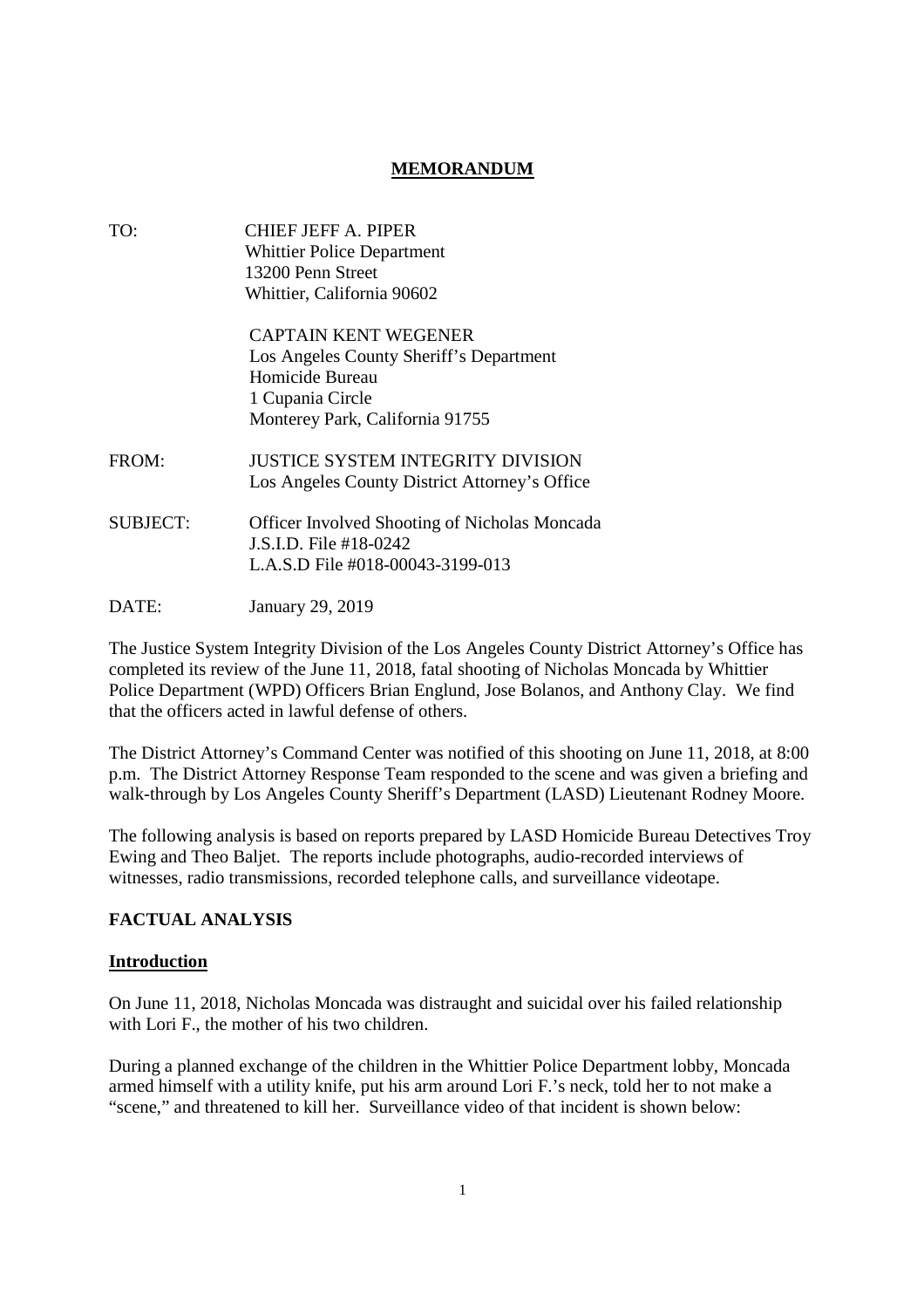

*Figure 1- Surveillance Photo of Moncada and Lori F. in the WPD Lobby.*

Moncada walked Lori F. and the children to Lori' F.'s vehicle and ordered her to drive them to a local restaurant. On the way there, Moncada looked in Lori F.'s cellular telephone and saw messaging that angered him. Moncada then ordered Lori F. instead to drive them toward a secluded canyon in Whittier. Lori F. believed that Moncada was going to kill her and the children.

When Lori F. drove by a group of construction workers, she stopped the car and ran toward them, screaming for help. Moncada took the wheel of the car and tried to run over Lori F. with the car. She ran away and hid in a nearby residence. A bystander called 9-1-1 and reported that Moncada had a knife and was going to kill the children. A photograph of Moncada's utility knife, which was recovered later by the police, is shown below: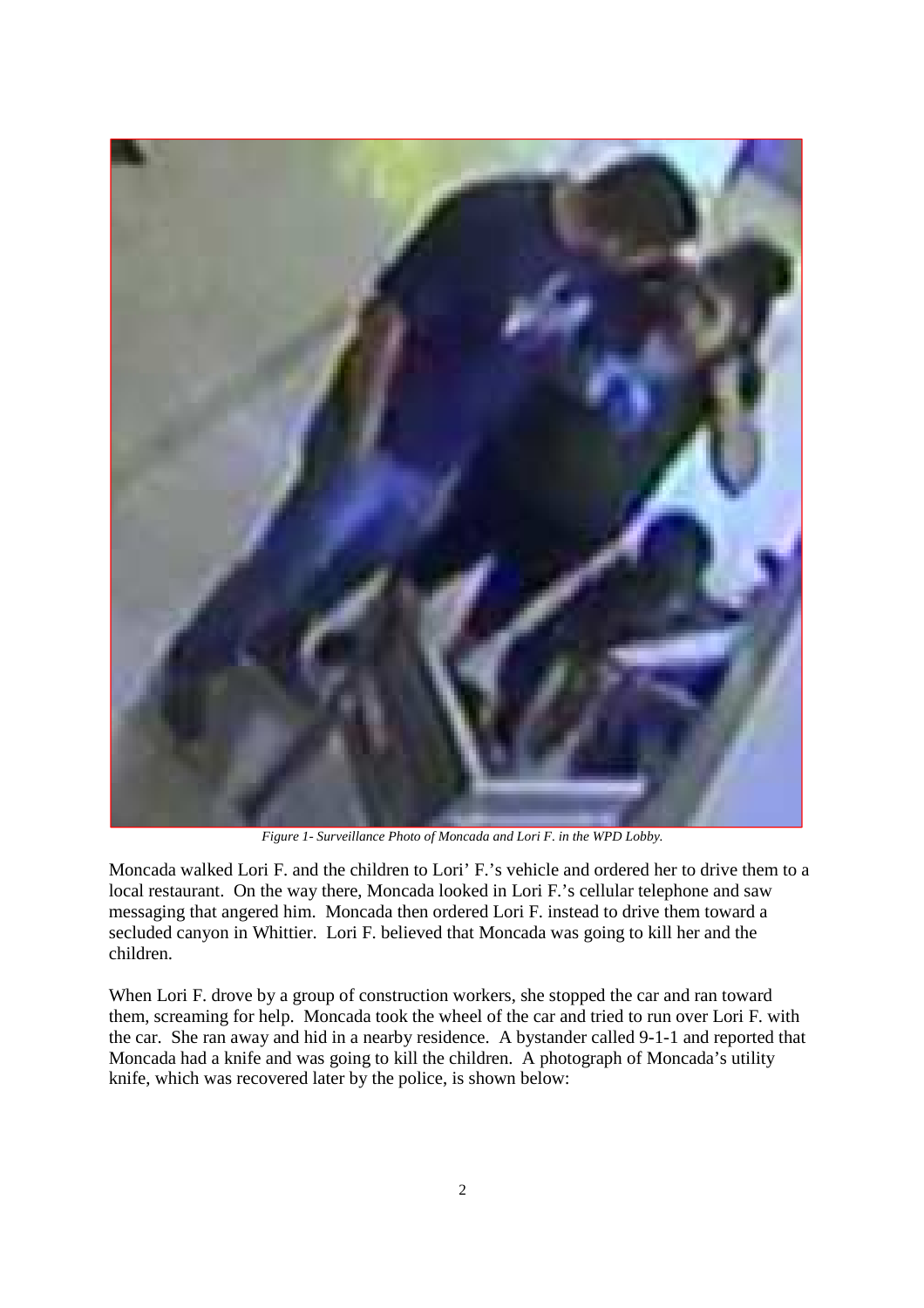

*Figure 2- Photograph of Moncada's utility knife.*

When WPD officers arrived, they saw Moncada clutching his four year old daughter in his arms and holding a knife to her throat. The officers issued multiple commands to Moncada to drop the knife and release the child. Moncada refused, demanded that the officers shoot him, and continued to hold the knife to the child's throat. In fear for the child's life, the officers fired their service weapons at Moncada, killing him. The child was not injured.

# **The 9-1-1 Call**

The 9-1-1 call made by Byron D., the bystander who ushered Lori F. into his residence and confronted Moncada, is detailed as follows:

| <b>OPERATOR:</b> | $9-1-1$                                                                                                                      |  |
|------------------|------------------------------------------------------------------------------------------------------------------------------|--|
|                  | (screaming in background)                                                                                                    |  |
| <b>CALLER:</b>   | Hi. Uh, I live at $\ldots$ (out of breath)                                                                                   |  |
| LORI F.:         | Put her down! Put her down! (screaming)                                                                                      |  |
| <b>CALLER:</b>   | A lady's children were just abducted. The husband swears he's going<br>to kill the kids. He just ran into my worker's truck. |  |
| LORI F.:         | He's going to kill me!                                                                                                       |  |
| <b>OPERATOR:</b> | So the male is there as well?                                                                                                |  |
| <b>CALLER:</b>   | I'm sorry?                                                                                                                   |  |
| <b>OPERATOR:</b> | The male is there as well or just the female?                                                                                |  |
| LORI F.:         | Help! Please!                                                                                                                |  |
| <b>CALLER:</b>   | The female's here. The husband took the children. Is that your husband<br>ma'am?                                             |  |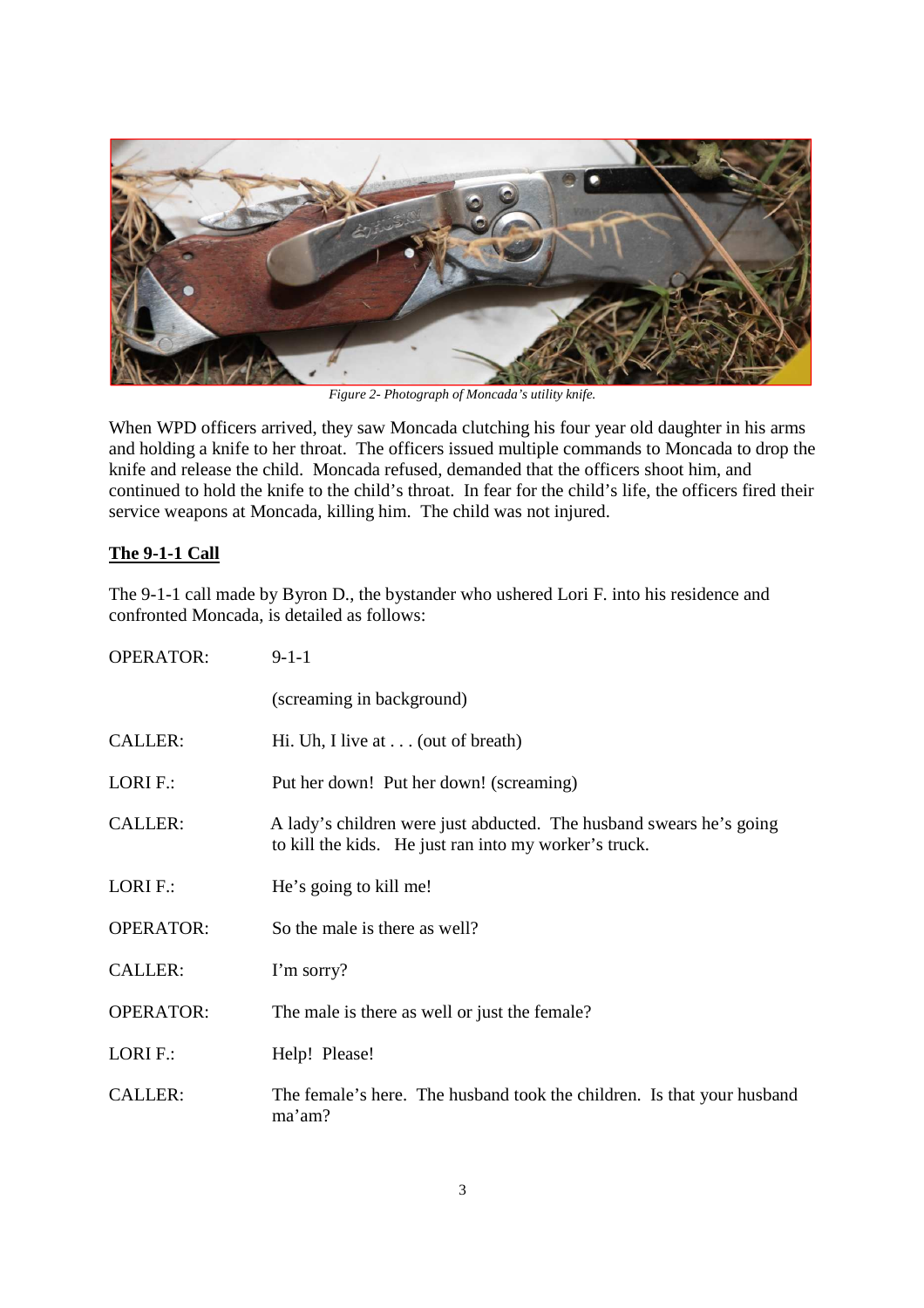| LORI F.:                           | Yeah, ex-husband!                                                        |
|------------------------------------|--------------------------------------------------------------------------|
| <b>CALLER:</b>                     | Your ex-husband? Okay.                                                   |
| LORI F.:                           | He gonna kill my daughter!                                               |
| <b>CALLER:</b>                     | We need to come in. We need someone up here, like right now.             |
| <b>OPERATOR:</b>                   | Okay, what is her name?                                                  |
| <b>CALLER:</b>                     | What's your name ma'am? Hey! What's your name?                           |
| LORI F.:                           | Lori F. (crying)                                                         |
| <b>CALLER:</b>                     | Go in my house! Go in my house!                                          |
| <b>OPERATOR:</b>                   | How many? How many kids were taken?                                      |
| <b>CALLER:</b>                     | He's back again! We need somebody here now! How many children?           |
| <b>OPERATOR:</b>                   | How many kids were taken?                                                |
| <b>CALLER:</b>                     | How many children?                                                       |
| LORI F.:                           | Two children!                                                            |
| <b>CALLER:</b>                     | Two children. He's got a knife. He's armed. He's going to kill the kids. |
| <b>OPERATOR:</b>                   | What kind of car did he arrive in?                                       |
| <b>CALLER:</b>                     | It's a white something. White like Toyota.                               |
| <b>OPERATOR:</b>                   | And he is there already? Or again?                                       |
| <b>CALLER:</b>                     | He's got a knife.                                                        |
| <b>OPERATOR:</b>                   | Is he there again, you said?                                             |
| <b>CALLER:</b>                     | Is he what?                                                              |
| <b>OPERATOR:</b>                   | He's outside of the business?                                            |
| <b>CALLER:</b>                     | He's in front of my house! He's here right now.                          |
| <b>OPERATOR:</b>                   | Okay, what is your name, sir?                                            |
| <b>CALLER:</b><br><b>OPERATOR:</b> | He's here, right now.<br>Okay, what is your name?                        |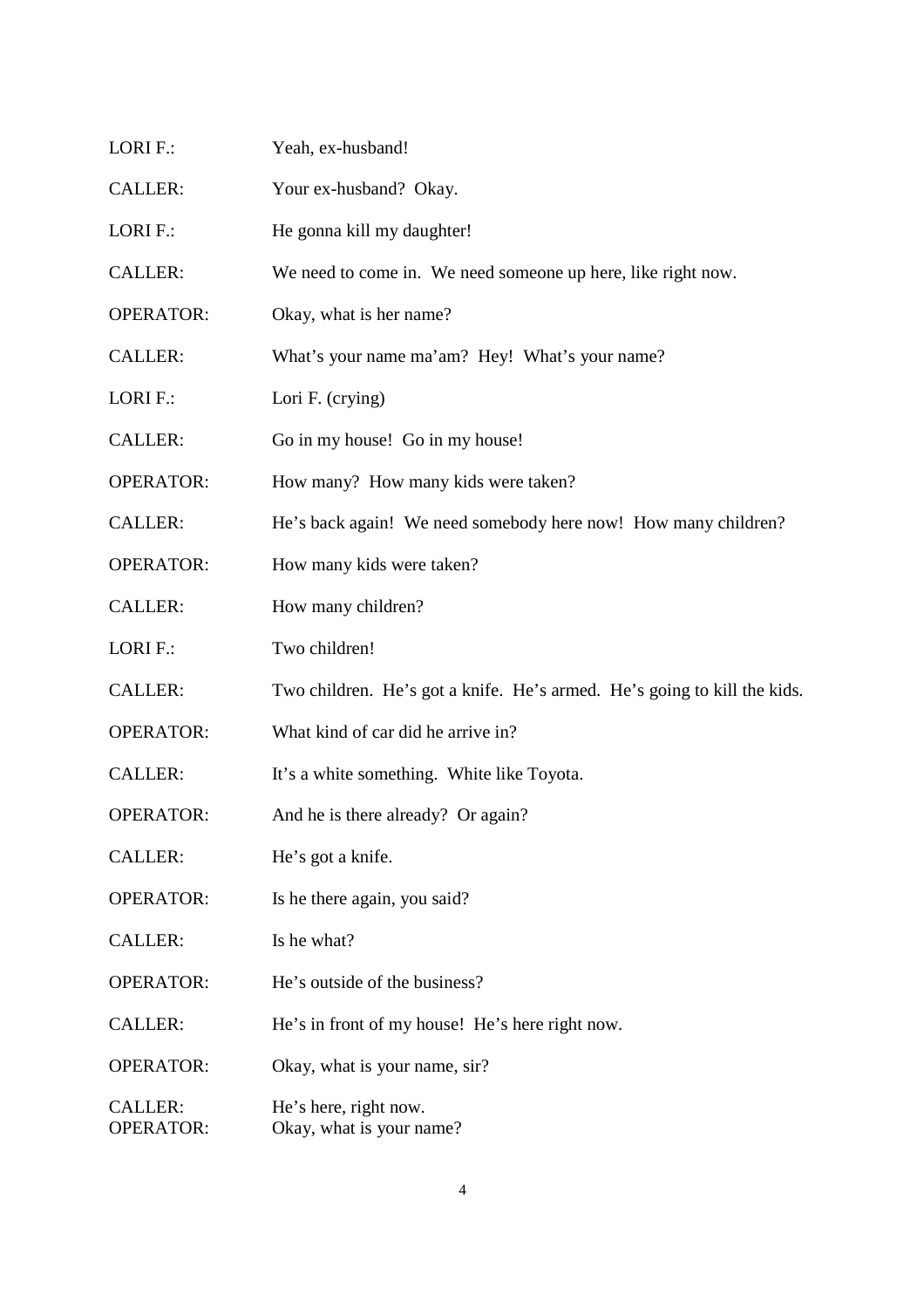| CALLER:          | Byron D. That is a                       |
|------------------|------------------------------------------|
| <b>OPERATOR:</b> | What is your name?                       |
| <b>CALLER:</b>   | Byron D. Send them!                      |
| <b>OPERATOR:</b> | We'll send someone out there. Thank you. |

# **Statement of Lori F.**

Lori F. was the estranged girlfriend of Moncada and the mother of his two children, ages four and seven. In 2017, Moncada battered her, which caused her to get a restraining order. In 2018, Moncada was prosecuted for violating that restraining order.

On June 11, 2018, Moncada had custody of the children and was upset with Lori F. about their failed relationship. Moncada and Lori F. argued on the telephone and, in a recorded telephone call, Moncada indicated that he was suicidal.

At approximately 6:00 p.m., Moncada and Lori F. agreed to meet and exchange the children at the Whittier Police Department. Moncada approached the lobby of the police station with the children and appeared to be very upset. He had an object in his pants pocket. Fearing a confrontation, Lori F. retreated into the lobby of the police station and Moncada entered with the children. There were no police personnel in the lobby at the time.

Moncada wrapped his arm around Lori F. and whispered to her, "Do not make a scene or I will kill you." Moncada walked Lori F. and the children to her vehicle and ordered her to drive them to a local restaurant.

On the way to the restaurant, Moncada looked through messages on Lori F.'s cellular telephone, became enraged, and called Lori F. a whore and a slut. He said to her, "We're not going to eat…you stupid bitch." Moncada held a knife to Lori F. and ordered her to drive to a secluded canyon in Whittier. Lori F. believed that Moncada was going to kill her and the children.

Lori F. drove by a group of construction workers, stopped the car, and ran toward them for help. She yelled that Moncada was trying to kill her and the children and he had a knife. Moncada slid over into the driver's seat and drove toward Lori F., nearly striking her with the vehicle and crashing into a parked car. Moncada drove away with the children.

Lori F. ran to a nearby residence and told the resident that Moncada was trying to kill her and the children. The resident ushered her into the home, told her to hide, and called 9-1-1. While inside, she heard a voice outside say, "You don't want to do this. Put it down." Then she heard a gunshot.

#### **Statement of Cynthia C.**

Cynthia C. is Moncada's mother. Moncada told her he was having trouble getting over his relationship with Lori F. On June 2, 2018, Lori F. reported to Cynthia C. and the police that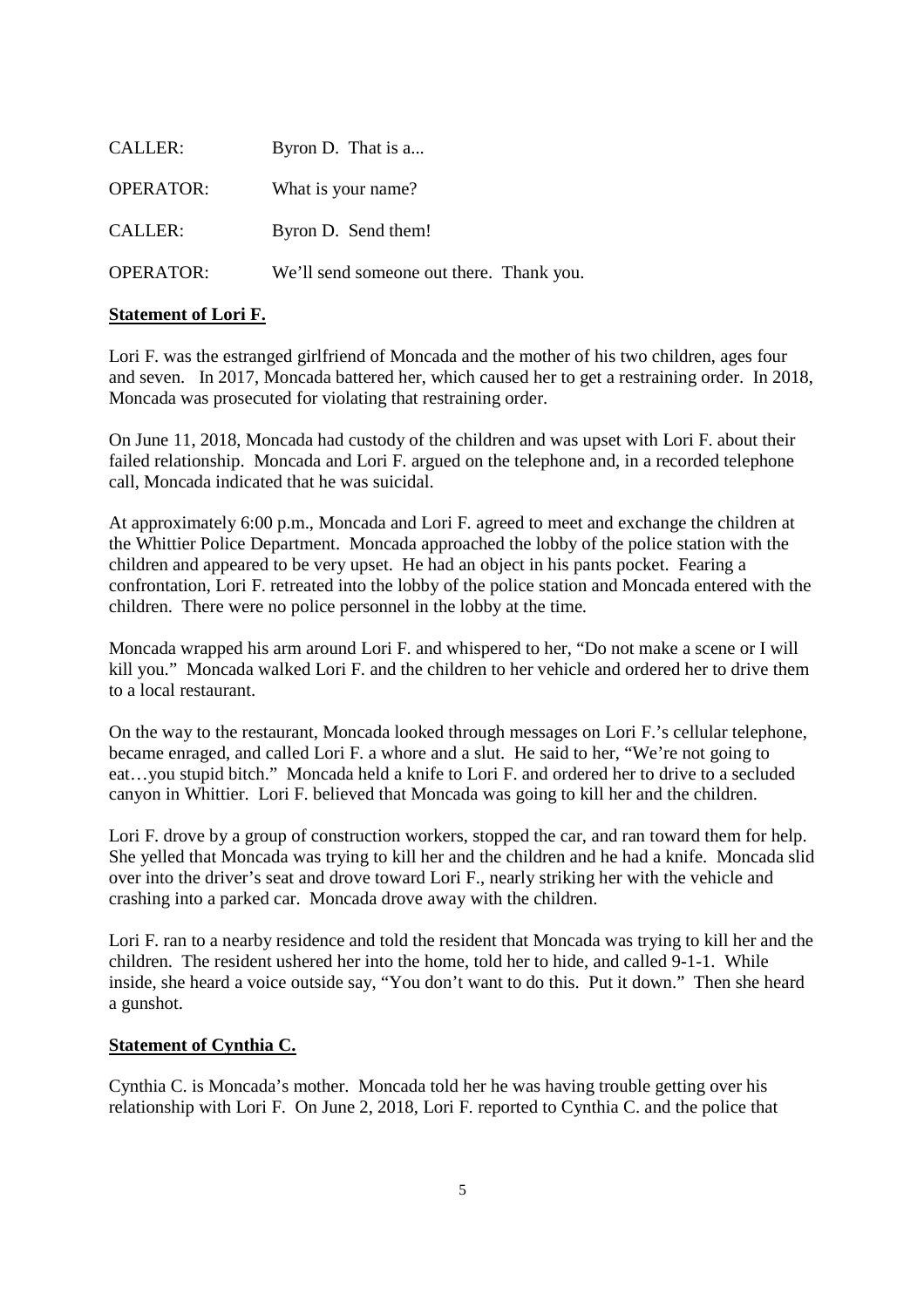Moncada was making suicidal statements and he had the children. The police conducted a welfare check and returned custody of the children to Lori F.

#### **Statement of Sandra M.**

Sandra M. is Lori F.'s mother and said that Moncada had "anger problems." Moncada had been a threat to Lori F. and they lived in fear that Moncada would harm Lori F. and the children.

#### **Statement of Juan R.**

Juan R. was a construction worker and saw Lori F. jump out of a car and yell, "He has a knife! He wants to kill me!" Moncada drove away in the car and crashed into a car, nearly striking Juan R. and other construction workers. Lori F. yelled, "He has my kids! He is going to kill them! Call the police!" Moncada drove away then returned and confronted a nearby resident and demanded to speak to his wife. The resident refused. Moncada held a knife to the throat of a little girl and officers ordered Moncada to drop the knife. Moncada responded, "No! Shoot me!" The officers repeatedly told Moncada to drop the knife, and then the officers fired.

#### **Statement of Juan M.**

Juan M. was a construction worker who heard Lori F. screaming that Moncada had a knife. Moncada drove the vehicle toward him and his co-workers and he had to jump out of the way to avoid the vehicle. Moncada drove away, then returned with a child in his arms. He tried to get into a nearby residence where Lori F. had fled. The police arrived and he heard them order Moncada to drop the knife. From his vantage point he could not see Moncada. He heard gunshots and then saw a police officer holding the child in his arms.

#### **Statement of Carlos Z.**

Carlos Z. is a construction worker who was with his co-workers when he saw Lori F. exit a vehicle and yell that Moncada had a knife. Moncada drove toward Carlos Z.'s co-workers, who had to jump out of the way to avoid being struck. Lori F. went into a nearby residence and asked for help. Moncada returned and was holding a child. He believed Moncada had a knife in his pocket. Officers arrived and yelled at Moncada, but Carlos Z. could not understand what was being said, and he was not in a position to see Moncada. The officers fired their weapons.

#### **Statement of Fausto J.**

Fausto J. was standing with his co-workers when he saw Lori F. exit a vehicle. Lori F. yelled that Moncada had a knife and requested help getting her children out of the car. Moncada drove toward Fausto J. and his co-workers and swerved and hit the back of their trailer. Moncada drove away and then returned, holding a child in his arms. He walked toward the house where Lori F. had fled and confronted the resident there. Officers arrived and ordered Moncada to let the child go. He was not in a position to see Moncada at that point, but he heard gunshots. **Statement of Robert Q.**

Robert Q. saw Lori F. exit a vehicle and scream, "He's got a knife! He's trying to kill me! He's going to kill me! My kids are in the car!" Moncada drove away and intentionally tried to hit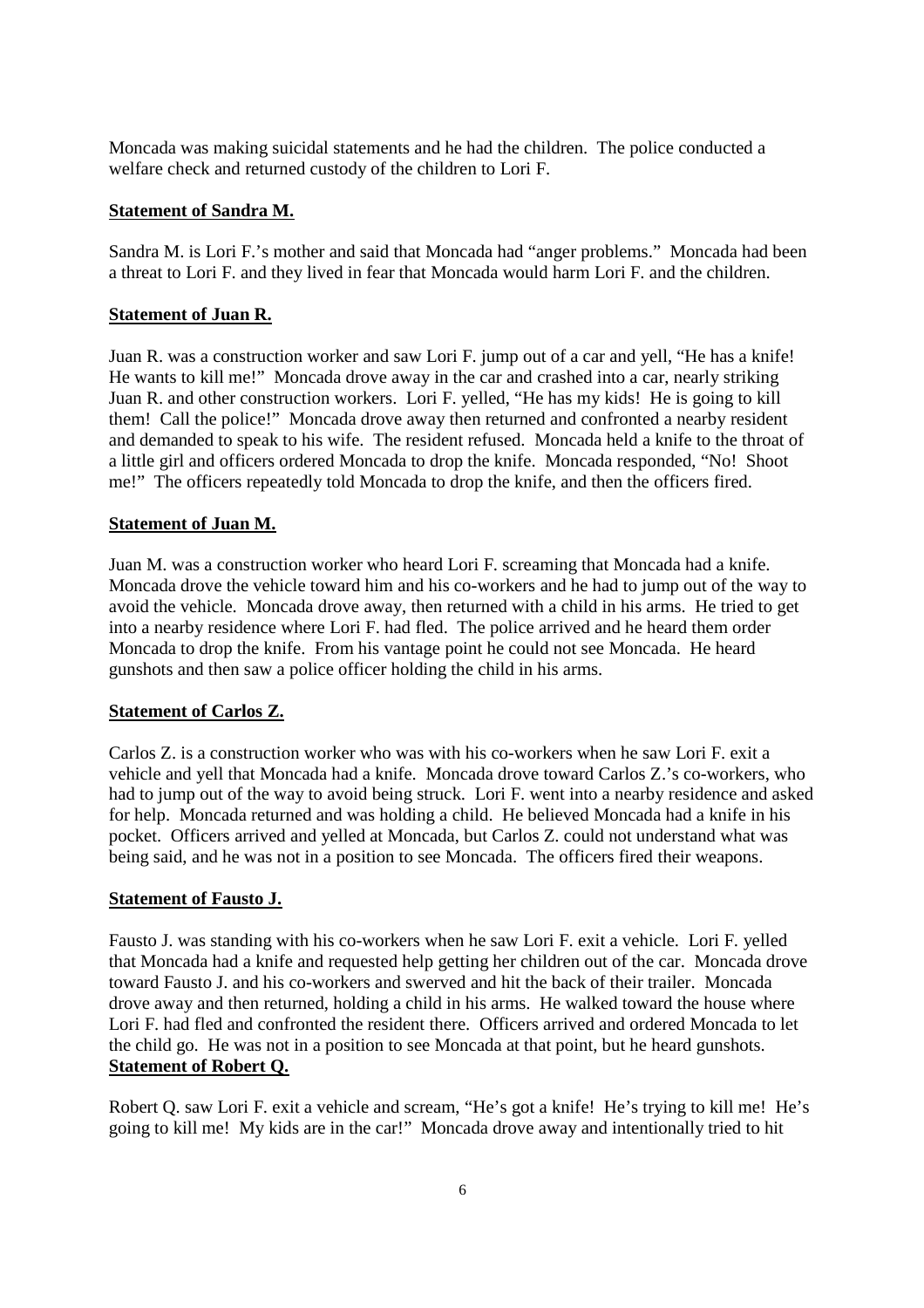several pedestrians. Moncada returned in the vehicle, exited, and removed a child from the vehicle. Lori F. continued to scream, "He's trying to kill me! He's trying to stab me! He's got my kids!" Robert Q. did not hear or see the shooting.

# **Statement of Austin M.**

Austin M. saw Moncada in front of his residence and heard another neighbor state that Moncada had a knife. He saw Moncada wrap his arm around a child's neck and press a knife against the child's throat. Officers ordered Moncada to drop the knife and get down. Moncada replied, "Just shoot me!" Despite multiple orders from the officers, Moncada refused to put the child down and take the knife away from her neck. He heard the officers fire and saw Moncada fall to the ground.

# **Statement of Byron D.**

Byron D. was in his residence and heard Lori F. yell, "He's going to kill me and the children!" He let Lori F. into his residence and ordered her to hide in the house and not to come out. He called 9-1-1 and saw Moncada drive away. Lori F. told him that Moncada was going to kill them all. Byron D. went outside and saw Moncada return, exit the vehicle, and hold a child in his arms. Moncada demanded to enter the residence and was holding a knife in his hand. Byron D. refused to let Moncada in. Several construction workers armed themselves with pipes and assisted Byron D. in guarding Moncada and preventing him from entering the residence to get to Lori F. Byron conversed with Moncada in an attempt to calm him down and "stall" while waiting for the police to arrive. Moncada said Lori F. had cheated on him and he was going to kill her and the children. Moncada said that he wanted Lori F. dead he was also ready to die. Officers arrived and ordered Moncada to release the child. Moncada moved around the side of the house with the child, so Byron D. was unable to see Moncada when the shooting occurred. He heard gunshots and saw an officer run past him with the child.

#### **Statement of Officer Brian Englund**

Englund was on patrol when he received a radio call of a domestic violence situation involving a man with a knife. He activated his lights and siren and drove to the location of the call. He saw Moncada holding a knife and clutching a small child, who was crying and appeared to be very scared. Englund ordered Moncada to put the child down. Moncada said, "You're going to have to kill me." Englund feared that Moncada was going to hurt the child so he drew his service weapon and pointed it at Moncada.

Officers Anthony Clay, Steven Johnson, and Jose Bolanos also responded to the call. Clay ordered Moncada to drop the knife and release the child. Moncada did not comply.

Englund radioed dispatch, reported that that they were dealing with a hostage situation, and requested backup.

Moncada put the knife to the child's throat and it appeared that Moncada was going to stab the child. Englund fired his service weapon at Moncada, who fell to the ground and released the child.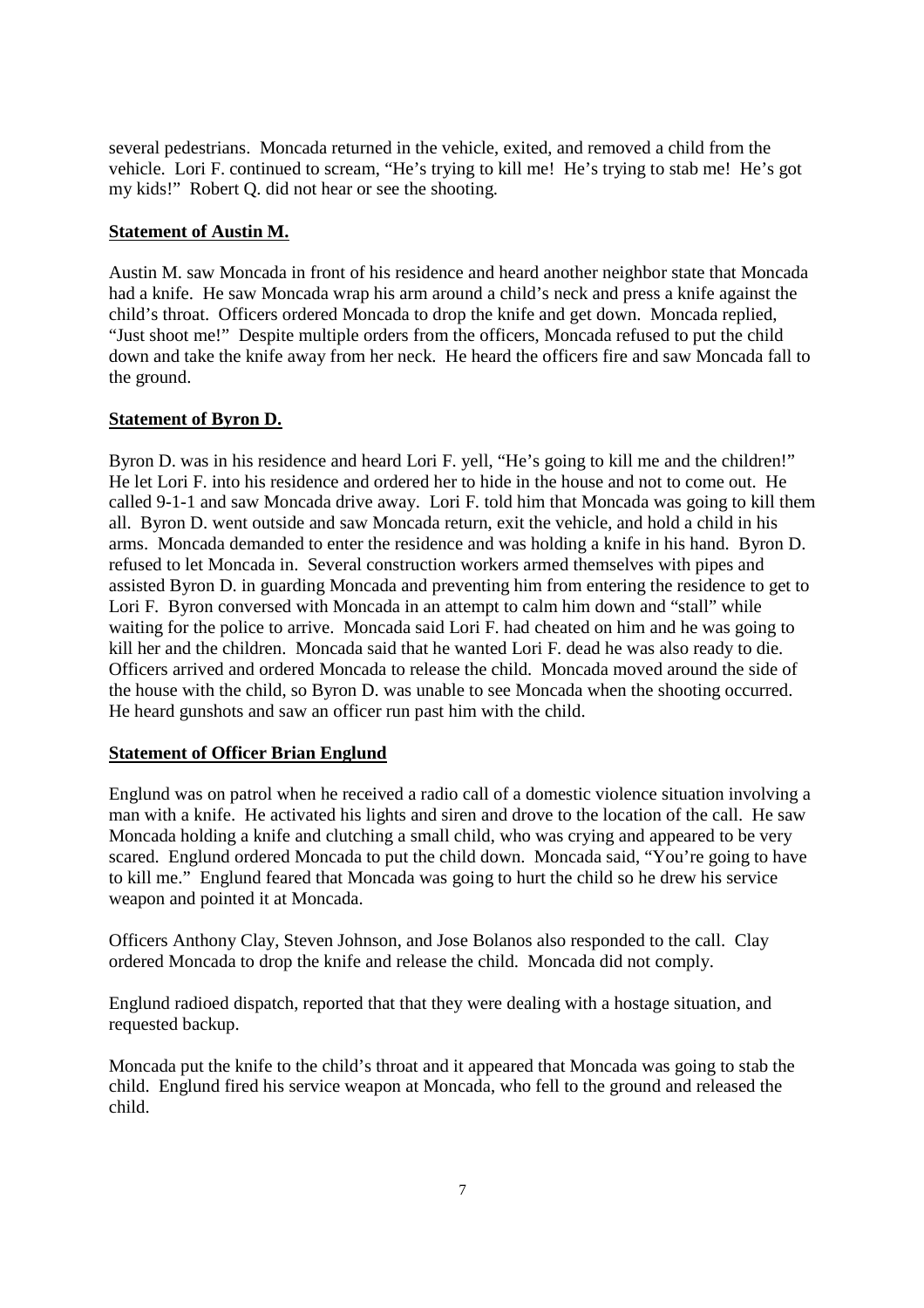Englund carried the child away from the scene.

# **Statement of Officer Jose Bolanos**

Bolanos was on patrol and responded to a request for backup on a domestic violence call. Bolanos arrived and saw Moncada holding a small child. Moncada was holding a knife to the child's throat and the child was scared and crying. He drew his service weapon, pointed it at Moncada, and ordered him to drop the knife. Moncada said, "You're going to have to shoot me." Fearing for the child's life, Bolanos fired his service weapon at Moncada, who fell to the ground and released the child. Bolanos then provided first aid to Moncada.

# **Statement of Officer Anthony Clay**

Clay was on patrol and responded to a request for backup on a domestic violence and kidnapping call involving a man with a knife. Upon arrival, he saw Moncada with a knife protruding from his pocket, holding a small child who was crying. Officer Englund ordered Moncada to release the child and attempted to speak with Moncada to de-escalate the situation. Moncada said something about a restraining order and his life being "fucked." Based on Moncada's comments and actions, Clay believed that Moncada was going to do something irrational. Moncada walked backward away from the officers, drew the knife from his pocket, and slowly put it up to the child's throat. Clay ordered Moncada to drop the knife and release the child. Moncada lowered the knife but then raised the knife again toward the child's throat and tightly clutched the child. In fear for the child's life, Clay fired his service weapon at Moncada, who fell to the ground and released the child. The child ran to Englund as Clay and Bolanos provided medical treatment to Moncada.

#### **Statement of Sergeant Thomas Stoner**

Stoner was on patrol and responded to a call of a hostage situation involving a kidnapping and a woman being held at knifepoint. Stoner drove to the scene and heard officers ordering Moncada to drop the knife, and Moncada responding, "You're going to have to kill me." He saw Moncada holding a knife to a child's throat. He saw Moncada take a deep breath and close his eyes and then the officers fired at him. Moncada fell to the ground and the child ran to Englund as other officers provided first aid to Moncada.

#### **Statement of Officer Steven Johnson**

Johnson was on patrol and responded to a request for backup involving a family disturbance and a man holding a knife to a child's throat. He drove to the location and saw Moncada holding the child and a knife. Moncada put the knife to the child's throat, told the officers to shoot him, and closed his eyes. Johnson believed that Moncada was going to cut the child's throat, but he was not in a position to shoot without hitting the child. He heard other officers shoot and Moncada fell to the ground.

#### **Statement of Jane Doe Minor**

The minor, age four, said her father, Moncada, had a knife when he was shot. The officers told him, "Put the little girl down." Moncada replied, "Kill me. Kill me."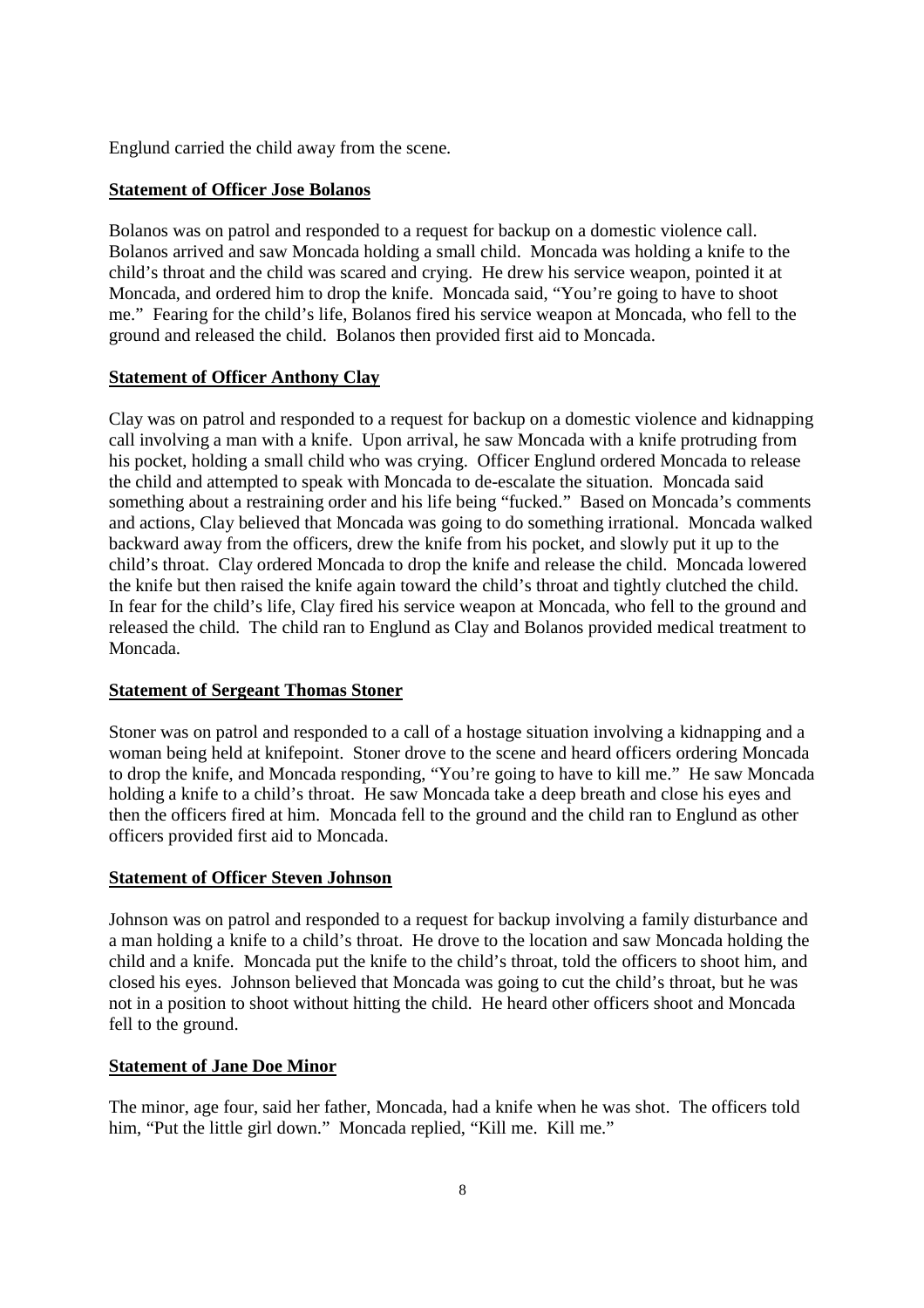#### **Statement of John Doe Minor**

The minor, age seven, said his father, Moncada, pointed a knife at Lori F., his mother, when they were in the car. Moncada asked Lori F. if she wanted him to kill the children. When Lori F. ran from the car, Moncada was very angry.

# **Firearms Evidence**

Englund was armed with a Sig Sauer 9mm semiautomatic handgun equipped with a laser sight and an LED weapon light.

Bolanos was armed with a Sig Sauer 9mm semiautomatic handgun equipped with an LED weapon light.

Clay was armed with a Sig Sauer .40 caliber semiautomatic handgun equipped with a weapon light.

Two 9mm cartridge casings and one .40 caliber cartridge casing were recovered at the scene.

Two 9mm projectiles were recovered from Moncada's body.

The firearms evidence is consistent with each officer firing one time, with Englund and Bolanos' gunshots striking Moncada.

#### **Postmortem Examination**

On June 16, 2018, Timothy Dutra, M.D. performed a postmortem examination on Moncada's remains and determined that he was shot once in the abdomen, a non-fatal injury, and once in the right flank, which was fatal. Two bullets were recovered from Moncada's body.

# **LEGAL ANALYSIS**

A police officer may use reasonable force to effect an arrest, prevent escape, or overcome resistance of a person the officer believes has committed a crime. Penal Code section 835a. An officer "may use all the force that appears to him to be necessary to overcome all resistance, even to the taking of life; [an officer is justified in taking a life if] the resistance [is] such as appears to the officer likely to inflict great bodily injury upon himself or those acting with him." *People v. Mehserle* (2012) 206 Cal.App.4th 1125, 1146. A killing of a suspect by a law enforcement officer is lawful if it was: (1) committed while performing a legal duty; (2) the killing was necessary to accomplish that duty; and (3) the officer had probable cause to believe that (a) the decedent posed a threat of serious physical harm to the officer or others, or (b) that the decedent had committed a forcible and atrocious crime. CALCRIM No. 507, Penal Code section 196. A forcible and atrocious crime is one which threatens death or serious bodily harm. *Kortum v. Alkire* (1977) 69 Cal.App.3d 325, 333. An officer has "probable cause" in this context when he knows facts which would "persuade someone of reasonable caution that the other person is going to cause serious physical harm to another." CALCRIM No. 507. When acting under Penal Code section 196, the officer may use only so much force as a reasonable person would find necessary under the circumstances. *People v. Mehserle* (2012) 206 Cal.App.4th 1125, 1147. And he may